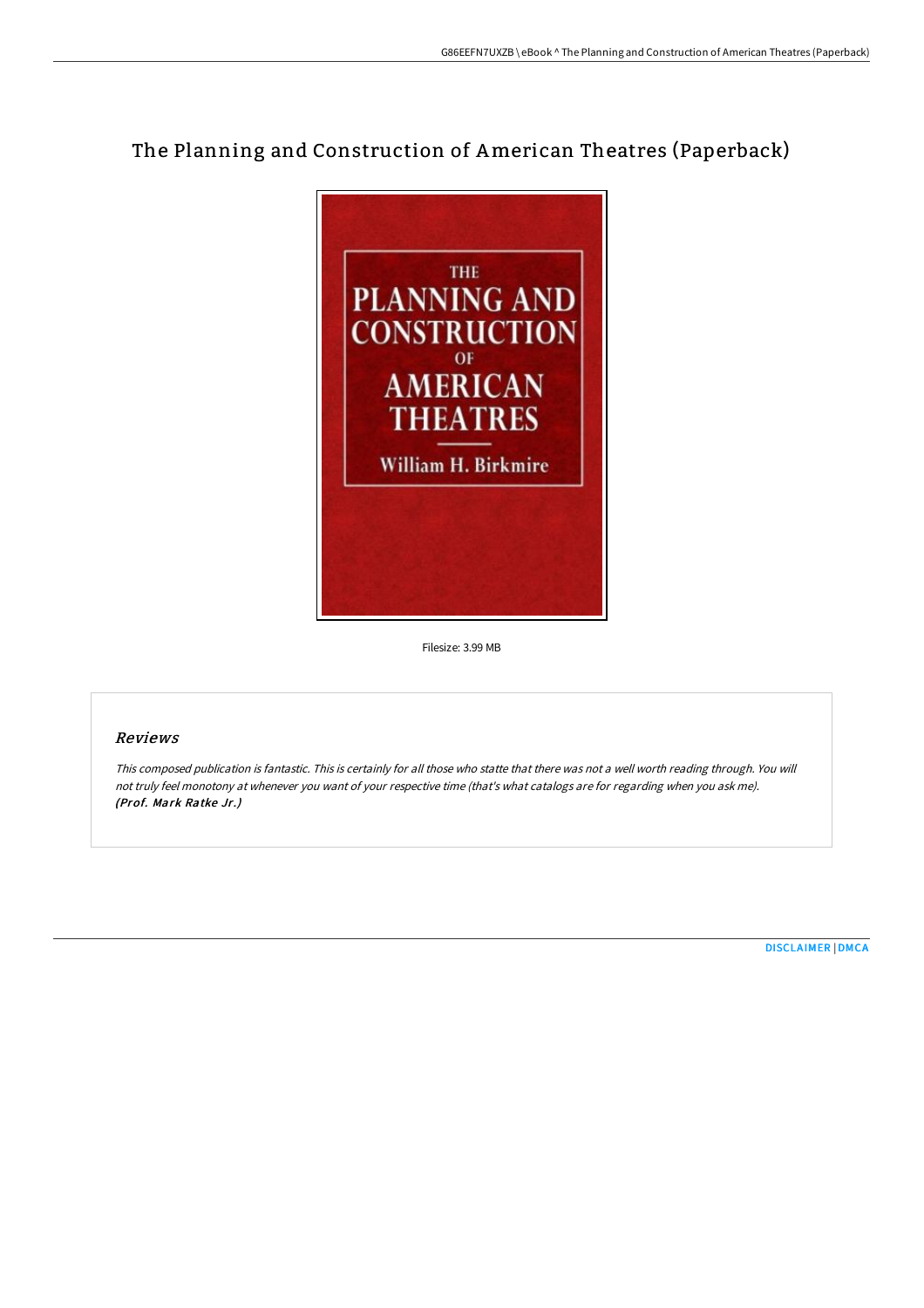## THE PLANNING AND CONSTRUCTION OF AMERICAN THEATRES (PAPERBACK)



To get The Planning and Construction of American Theatres (Paperback) PDF, remember to access the button beneath and download the document or gain access to other information which might be in conjuction with THE PLANNING AND CONSTRUCTION OF AMERICAN THEATRES (PAPERBACK) ebook.

Createspace Independent Publishing Platform, United States, 2016. Paperback. Condition: New. Language: English . Brand New Book \*\*\*\*\* Print on Demand \*\*\*\*\*. From the INTRODUCTION. We are informed that dramatic history in New York began more than a century and a half ago. The first dramatic performance ever seen in America was given in this city during the last week in September, 1732. The first playhouse was the Nassau Street Theatre, on the east side of Nassau Street-then called Kip-between John Street and Maiden Lane. It was a wooden structure, and opened March 5, 1750. Kean and Murray were the managers, and the play for the first night was Richard III. There were performances twice a week, and the season lasted for five months. This house gave way to a new one, built in 1753 by Lewis and William Hallen, the one a manager, the other an actor; but in a few years the new house was converted into a church for the use of the German Calvinists. David Douglass built in 1761 a theatre at Nassau and Beekman streets, where Temple Court now stands, at which, on November 26th of the same year, Hamlet was presented for the first time in America. The cost of this playhouse was \$1625. The dimensions were 40 by 90 feet. From 1761 to the present time what a contrast and advancement are perceptible! The Madison Square Garden and the Metropolitan Opera House, built within the last six years, are of special prominence because of their magnitude as buildings and of the expenditure of enormous sums of money. The Madison Square Garden in magnitude is the more important of the two. It is the largest building in America devoted entirely to amusements, and cost about \$3,000,000. It occupies the entire block bounded by Madison and...

 $\sqrt{1}$ Read The Planning and [Construction](http://albedo.media/the-planning-and-construction-of-american-theatr.html) of American Theatres (Paperback) Online  $\mathbf{F}$ Download PDF The Planning and [Construction](http://albedo.media/the-planning-and-construction-of-american-theatr.html) of American Theatres (Paperback)